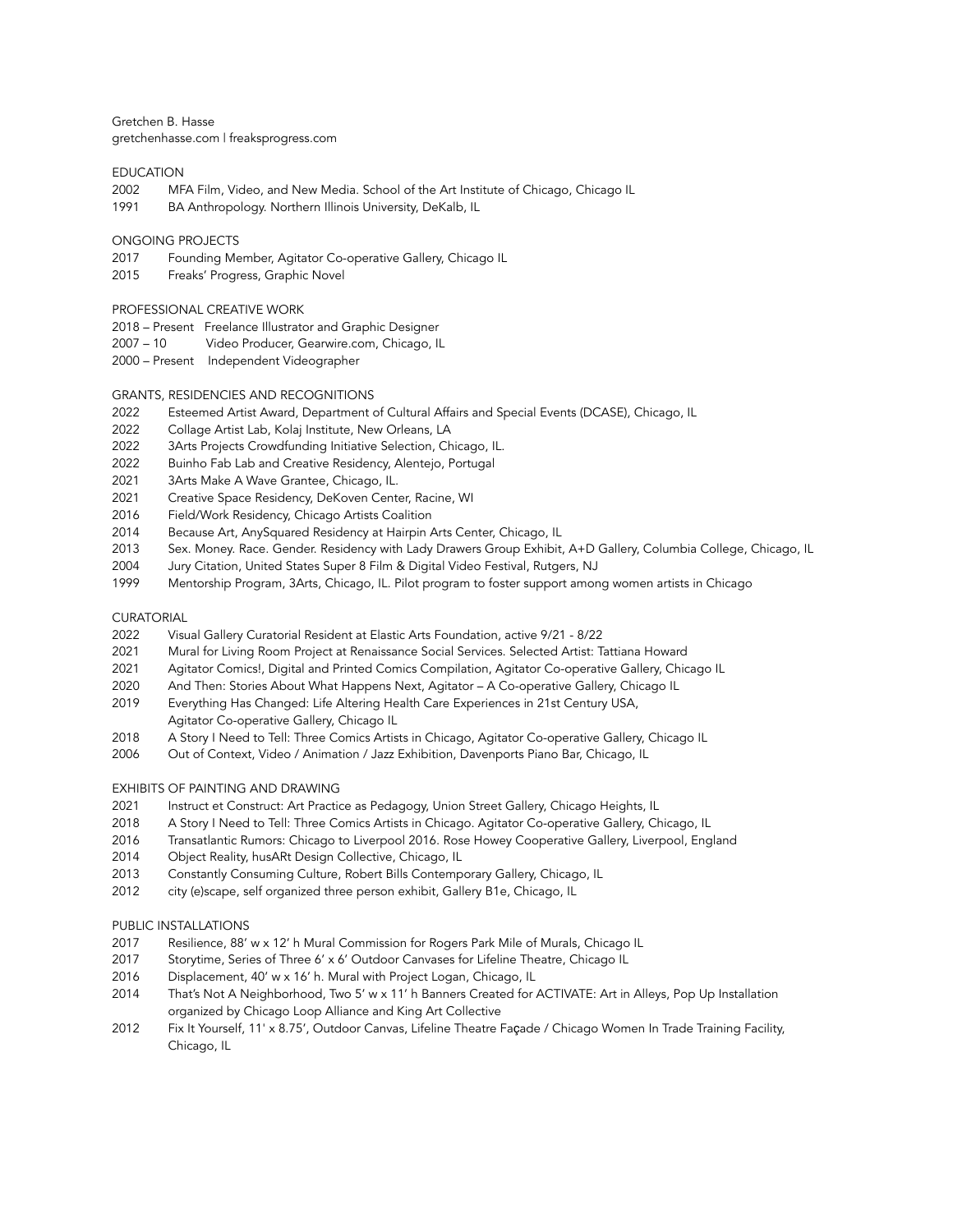Gretchen B. Hasse, p. 2

SELECT TIME-BASED WORKS

- 2020 Animator: We Are Fighting You Now, music video for Ami Saraiya & The Outcome
- 2015 Camera, Editor: The Air We Breathe: Petcoke Pollution in South East Chicago, with Rising Tide Chicago
- 2015 Editor: Marktown is Earthalujahville!, with Reverend Billy and the Stop Shopping Choir
- 2014 Writer, Director, Camera, Editor: Mojo Hobo, music video for Chicago punk band Silver Abuse
- 2014 Writer, Animator: storm, hand drawn animation, digitally remastered
- 2012 Editor: Jon Burge: Case History, Compilation by The Chicago Torture Justice Memorial Project<br>2010 Camera. Editor: Warning Signs: Awareness Campaign Targets Coal Burning Power Plants in Ch
- Camera, Editor: Warning Signs: Awareness Campaign Targets Coal Burning Power Plants in Chicago, with Justseeds Artists' Cooperative
- 2009 Camera, Editor: Mud Stenciling with Tamms Year Ten, campaign to close Tamms Supermax Prison
- 2006 Camera, Editor: hobby goes, experimental short
- 2003 Writer, Director, Camera, Editor: I&M Canal, grant-funded educational video for Will County Historical Society
- 2001 Writer, Director, Camera, Editor: Puppetropolis, for The Field Museum of Chicago and Chicago Park District Co-writer and Animator: El Tren, bilingual animation

#### SELECT SCREENINGS

- 2020 Collage in Motion, 516 ARTS, Albuquerque, NM Film Girl Film Festival, Milwaukee, WI
- 2016 North Portland Unknown Film Festival, Portland, OR
- Comfort Station, Chicago, IL
	- Young Camelot, Chicago, IL
- 48-Stunden-Neukölln, Berlin, Germany
- 2015 THAW, Links Hall Annual Benefit, Chicago, IL 2014 Streetlight, Roman Susan Gallery, Chicago, IL Summer Shorts, Chicago, IL
	- Hairpin Art Center, Chicago, IL
- 2014 Streetlight, Roman Susan Gallery, Chicago, IL
- Summer Shorts, Chicago, IL
- 2012 Sullivan Gallery, SAIC, Chicago, IL
- 2009 Creative Time, New York, NY
- Free Speech TV, Online Video
- 2002 Director's Lounge, Club el Cultrún, Berlin, Germany
- 2000 Undershorts Film Festival, Chicago, IL
- Chicago Latino Film Festival, Chicago, IL
- 1999 Slade Museum, London, England EuroUnderground Film Festival, International Touring Exhibition

# PRESS AND INTERVIEWS

- 2021 SXU News, SXU Art Professor Awarded 3Arts Make A Wave Grant
- 2020 Chicago Reader, Interview on behalf of Agitator Gallery: 'I'm Still In Shock': How Chicagoans, from creatives to nonprofit staff, are being affected by the novel coronavirus – and what we can all do to help.
- 2019 Kilter Magazine, Freaks, Punks and the Fragility of Community: Interview with Gretchen Hasse on her comic Freaks' Progress
- 2018 Packingtown Review, A Blog of Literature and the Arts, Review of Gretchen Hasse's Freaks' Progress
- 2017 Columbia Chronicle, Rogers Park's Mile of Murals encourages resilience and happiness
- DNAInfoChicago, 2 New Art Pieces Joining 'Mile Of Murals' In Rogers Park This Fall
- 2015 Our Urban Times, Wall Brings Community Together DNAInfoChicago, Prominent Wall Gets New Look La Mezcladora Temporada 3, Capítulo 13: Chicago
- 2014 Mapanare.us, Gretchen Hasse, Part Of Mapanare's"Constantly Consuming Culture--The Waterfront" Art Show, Talks About Her Work And Inspirational Chicago Artists Medill Reports Chicago, Local Artists Transform Alleys in Chicago Loopchicago.com, Artist's Corner: A Surreal ACTIVATE